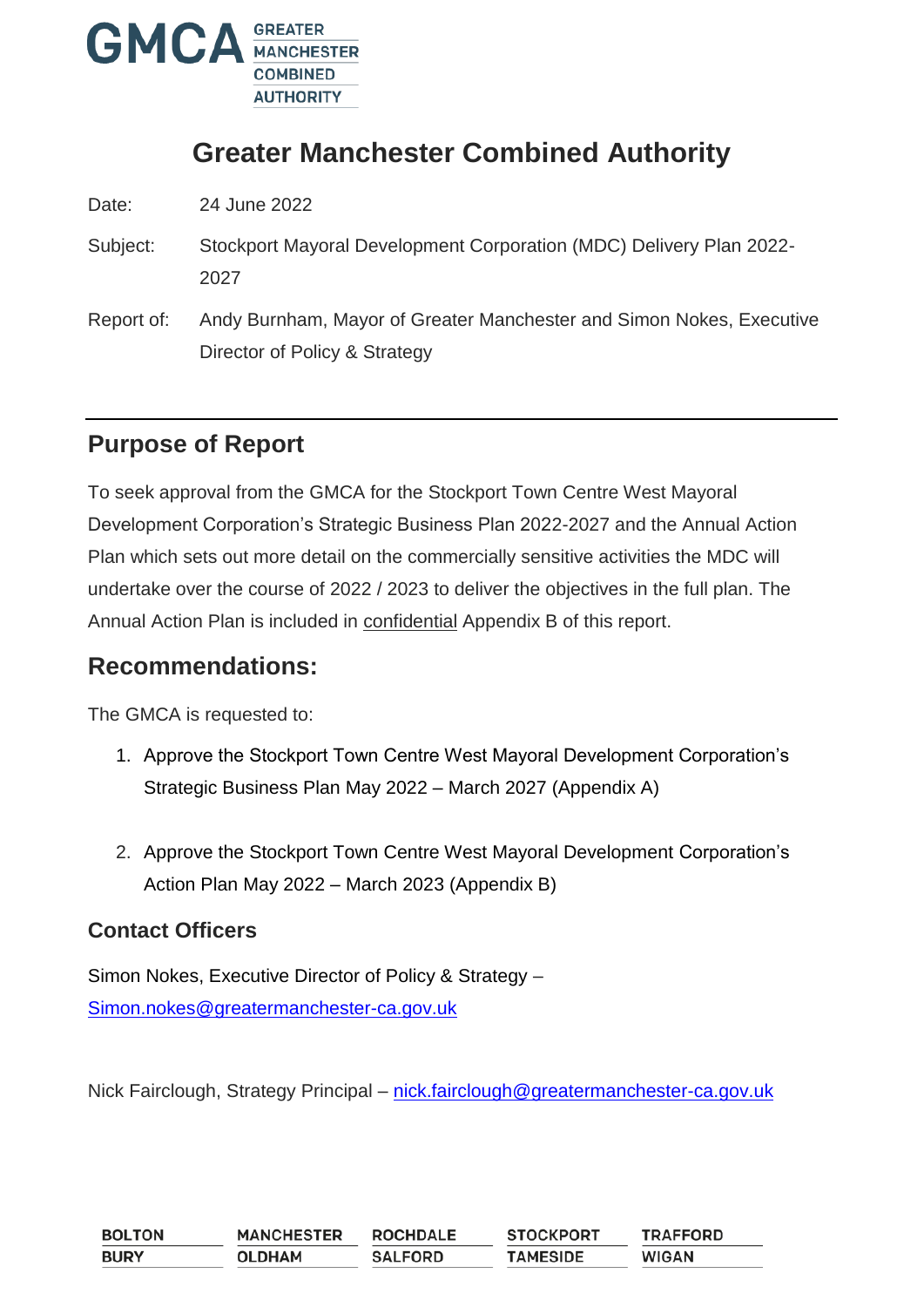**Equalities Impact, Carbon and Sustainability Assessment:**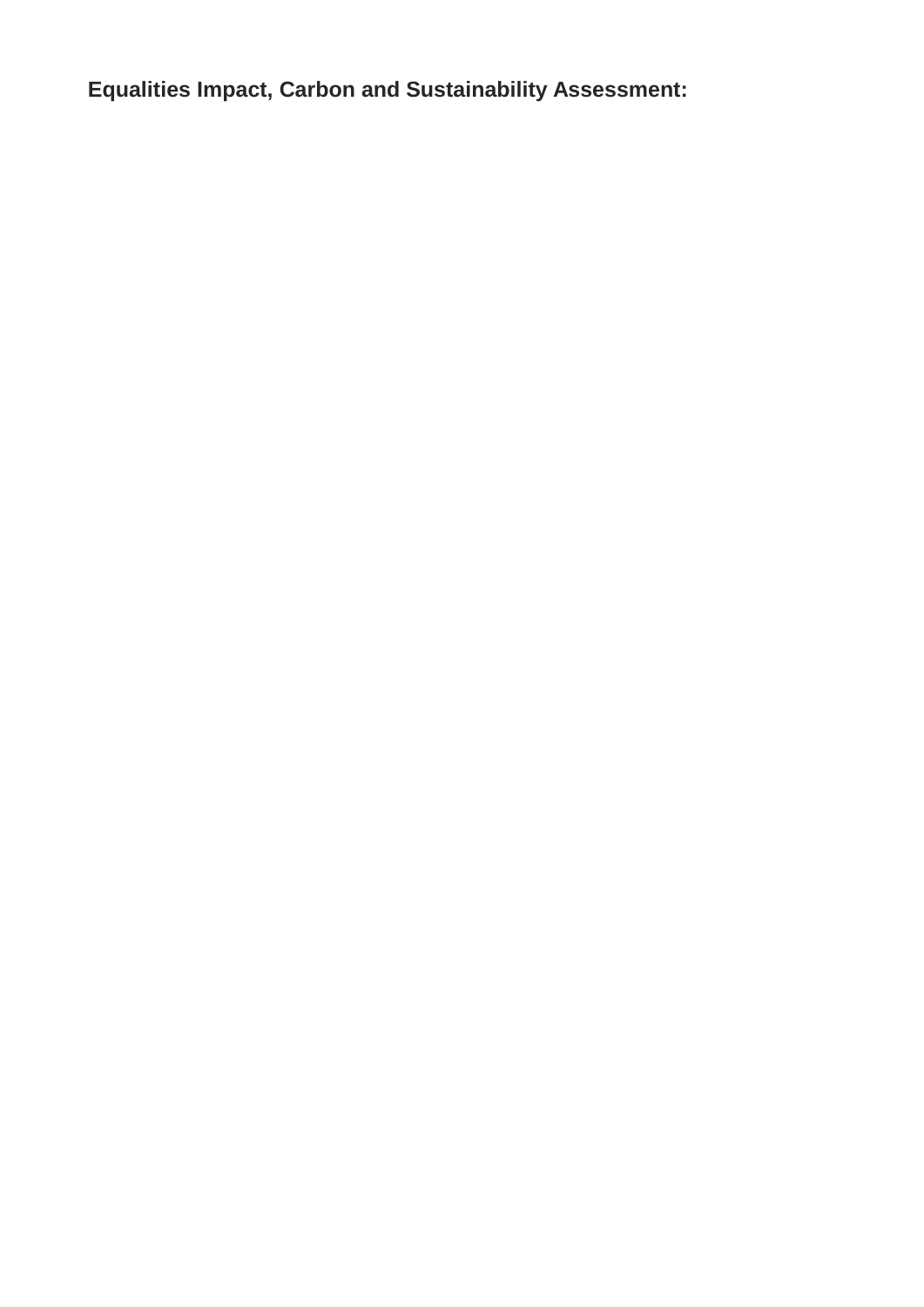### **Impacts Questionnaire**

| <b>See Equalities Impact</b><br>The MDC will look to provide inclusive opportunities in the<br><b>Assessment Result</b><br>new homes that it will deliver by providing a range of types<br>and tenures to all income groups. It will also ensure that Town<br>Equality and Inclusion<br>Centre West has the correct social infrastructure to deliver<br>equality for the residents of the Town Centre.<br>Health<br>Resilience and<br>Adaptation<br>The MDC's plans will bring forward significant residential development,<br>Housing<br>including 1,000 new homes, as a minimum, by 2024.<br>It is anticipated that the MDC's actions will have significant, beneficial<br>impacts on the economies of Stockport and the wider Greater Manchester<br>Economy<br>conurbation.<br>The MDC's plans include a new transport interchange in the centre of<br>Mobility and<br>Stockport, significant new cycling and walking infrastructure and support<br>for the delivery of the outline business case to bring Metrolink to<br>Connectivity<br>Stockport.<br>The Business Plan sets out project interventions that enable the MDC to<br><b>See Carbon</b><br>Carbon, Nature and | <b>Impact Indicator</b> | <b>Result</b> | Justification/Mitigation                                                  | Guidance                 |
|--------------------------------------------------------------------------------------------------------------------------------------------------------------------------------------------------------------------------------------------------------------------------------------------------------------------------------------------------------------------------------------------------------------------------------------------------------------------------------------------------------------------------------------------------------------------------------------------------------------------------------------------------------------------------------------------------------------------------------------------------------------------------------------------------------------------------------------------------------------------------------------------------------------------------------------------------------------------------------------------------------------------------------------------------------------------------------------------------------------------------------------------------------------------------------|-------------------------|---------------|---------------------------------------------------------------------------|--------------------------|
|                                                                                                                                                                                                                                                                                                                                                                                                                                                                                                                                                                                                                                                                                                                                                                                                                                                                                                                                                                                                                                                                                                                                                                                |                         |               |                                                                           |                          |
|                                                                                                                                                                                                                                                                                                                                                                                                                                                                                                                                                                                                                                                                                                                                                                                                                                                                                                                                                                                                                                                                                                                                                                                |                         |               |                                                                           |                          |
|                                                                                                                                                                                                                                                                                                                                                                                                                                                                                                                                                                                                                                                                                                                                                                                                                                                                                                                                                                                                                                                                                                                                                                                |                         |               |                                                                           |                          |
|                                                                                                                                                                                                                                                                                                                                                                                                                                                                                                                                                                                                                                                                                                                                                                                                                                                                                                                                                                                                                                                                                                                                                                                |                         |               |                                                                           |                          |
|                                                                                                                                                                                                                                                                                                                                                                                                                                                                                                                                                                                                                                                                                                                                                                                                                                                                                                                                                                                                                                                                                                                                                                                |                         |               |                                                                           |                          |
|                                                                                                                                                                                                                                                                                                                                                                                                                                                                                                                                                                                                                                                                                                                                                                                                                                                                                                                                                                                                                                                                                                                                                                                |                         |               |                                                                           |                          |
| Environment<br>an exemplar green urban neighbourhood.                                                                                                                                                                                                                                                                                                                                                                                                                                                                                                                                                                                                                                                                                                                                                                                                                                                                                                                                                                                                                                                                                                                          |                         |               | deliver significant carbon reductions and ensure that Town Centre West is | <b>Assessment Result</b> |
| Consumption and<br>Production                                                                                                                                                                                                                                                                                                                                                                                                                                                                                                                                                                                                                                                                                                                                                                                                                                                                                                                                                                                                                                                                                                                                                  |                         |               |                                                                           |                          |

Contribution to achieving the Greater Manchester Carbon Neutral 2038 target.

Sustainability is a key priority for the Stockport MDC, and central to its ambition to create the newest, coolest and greenest neighbourhood in Greater Manchester. Measures being considered to mitigate climate change include the use of green walls and feasibility work around the themes of energy and heat generation. The MDC will continue to work with partners to increase its contribution towards Greater Manchester's carbon neutrality target, including by accelerating the business case to bring Metrolink to Stockport.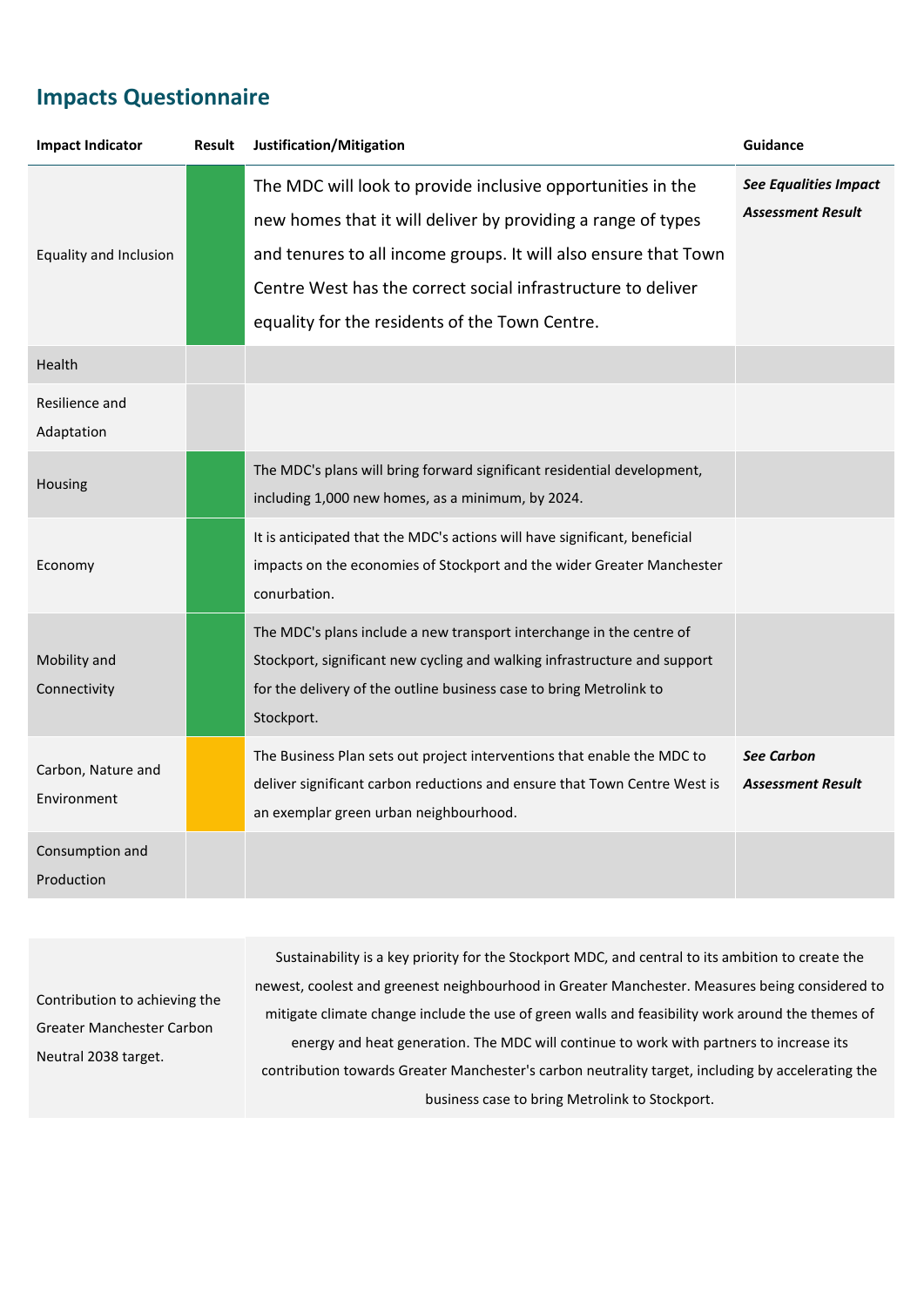### **Carbon Assessment**

**Overall Score** 



| <b>Buildings</b>                            | <b>Result</b> | Justification/Mitigation                                                                                                                                                                                                                                                |
|---------------------------------------------|---------------|-------------------------------------------------------------------------------------------------------------------------------------------------------------------------------------------------------------------------------------------------------------------------|
| New Build residential                       |               | The Business Plan sets out interventions to deliver significant<br>reductions in the MDC area. More detailed work to<br>understand the impact of individual buildings will be<br>undertaken as plans progress.                                                          |
| Residential<br>renovation or<br>maintenance |               |                                                                                                                                                                                                                                                                         |
| <b>New Build</b><br>Commercial/Industrial   |               | The Business Plan sets out interventions to deliver significant<br>reductions in the MDC area. More detailed work to<br>understand the impact of individual buildings will be<br>undertaken as plans progress.                                                          |
| <b>Transport</b>                            |               |                                                                                                                                                                                                                                                                         |
| Active travel and<br>public transport       |               | Improved active travel connectivity and access to public<br>transport are key parts of the MDC's business plan.                                                                                                                                                         |
| Roads, Parking and<br><b>Vehicle Access</b> |               | Some developments within the MDC area will include new car<br>parking, however there will be a focus on encouraging<br>residents and visitors to use public and/or active transport<br>modes. New developments will also facilitate the uptake of<br>electric vehicles. |
| Access to amenities                         |               | The MDC's plans for Stockport Interchange and cycling and<br>walking infrastructure will support improved access to local<br>amenities for residents.                                                                                                                   |
| Vehicle procurement                         |               |                                                                                                                                                                                                                                                                         |

**Land Use**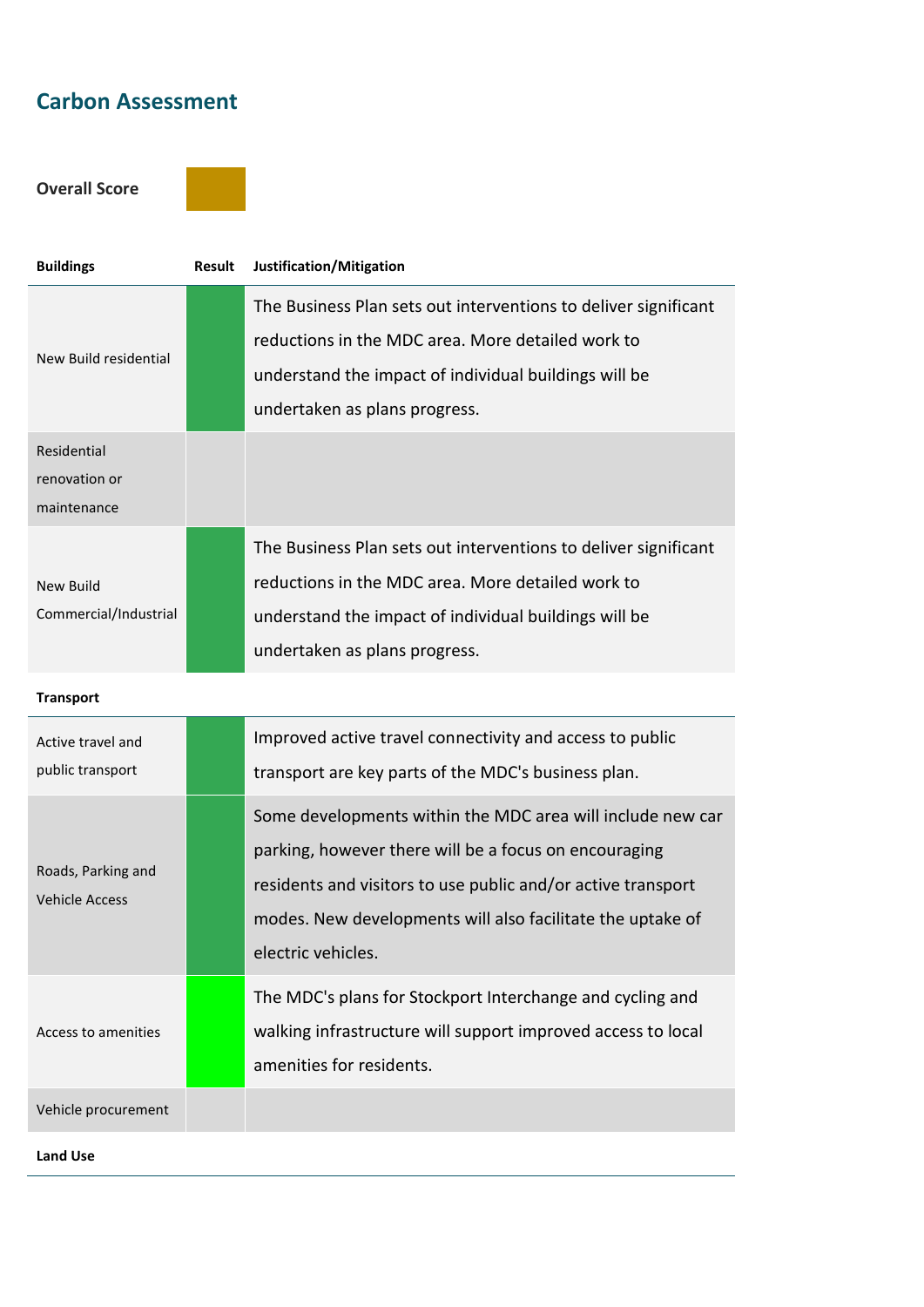|          | The MDC's plans are focussed on a large area of brownfield    |
|----------|---------------------------------------------------------------|
| Land use | land in Stockport town centre. The plans include the creation |
|          | of a new 2-acre park in the heart of Stockport.               |

#### **Colour-coded scoring definitions**

| Grey: No associated carbon impacts expected for decision.                                                                                                       |
|-----------------------------------------------------------------------------------------------------------------------------------------------------------------|
| High green: In the simple assessment the decision meets the highest<br>standard in terms of practice and awareness.                                             |
| Low green: In the simple assessment the decision meets most of the<br>associated best practice with a good level of awareness.                                  |
| Brown: In the simple assessment the decision only partially meets<br>associated best practice and/or awareness is lacking, significant room for<br>improvement. |
| Black: In the simple assessment the decision does not meet best practice<br>and/or there is insufficient awareness of carbon impacts.                           |

#### **Risk Management**

**[see paragraphs 1.6 to 1.7]**

**Legal Considerations**

**There are no legal considerations**

**Financial Consequences – Revenue**

**There are no direct financial consequences to the GMCA.**

**Financial Consequences – Capital**

**There are no direct financial consequences to the GMCA.**

**Number of attachments to the report: 2**

#### **Comments/recommendations from Overview & Scrutiny Committee**

### **Background Papers**

The Stockport Town Centre West Mayoral Development Corporation's Strategic Business Plan May 2021 – March 2026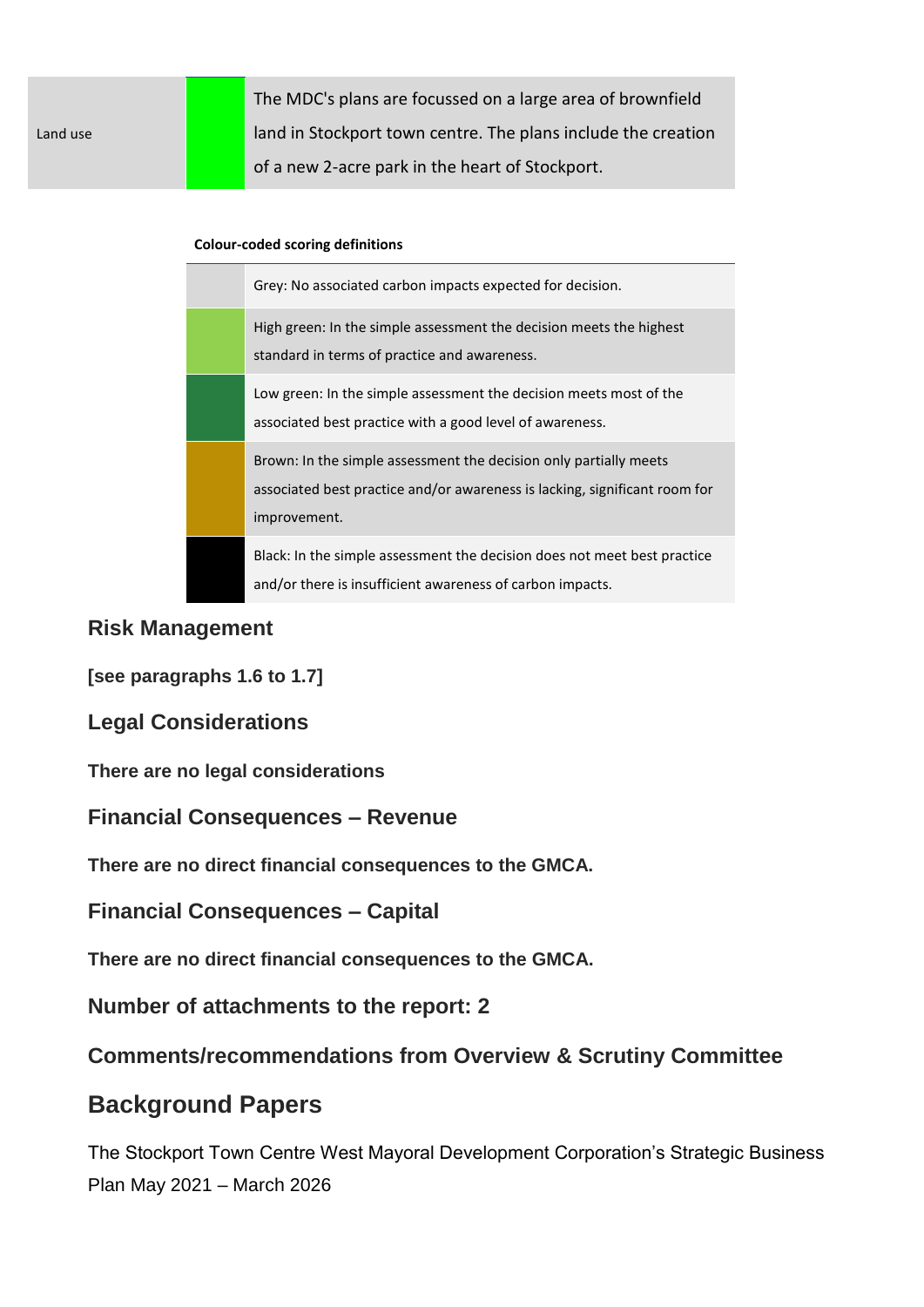The Stockport Town Centre West Mayoral Development Corporation's Action Plan May 2021 – March 2022

The Stockport Town Centre West Mayoral Development Corporation's Strategic Business Plan May 2020 – March 2025

The Stockport Town Centre West Mayoral Development Corporation's Action Plan May 2020 – March 2021

[Town Centre Challenge Report to GMCA on 26 January 2018](https://www.gmcameetings.co.uk/meetings/meeting/477/greater_manchester_combined_authority)

[Town Centre Challenge Report to GMCA on 28 September 2018](https://www.gmcameetings.co.uk/download/meetings/id/3715/16_town_centre_challenge_and_mayoral_development_corporations)

[Stockport Council Cabinet Report on the Creation of a Mayoral Development Corporation](http://democracy.stockport.gov.uk/ieDecisionDetails.aspx?AIId=50946)  [in Stockport's Town Centre West –](http://democracy.stockport.gov.uk/ieDecisionDetails.aspx?AIId=50946) December 18 2018

[Stockport Mayoral Development Corporation Report to the Joint AGMA/GMCA Board on](https://www.gmcameetings.co.uk/download/meetings/id/4046/7_stockport_mayoral_development_corporation)  [11 January 2019](https://www.gmcameetings.co.uk/download/meetings/id/4046/7_stockport_mayoral_development_corporation)

[Town Centre Challenge: Stockport Mayoral Development Corporation to the GMCA on 29](https://www.gmcameetings.co.uk/meetings/meeting/668/greater_manchester_combined_authority)  [March 2019](https://www.gmcameetings.co.uk/meetings/meeting/668/greater_manchester_combined_authority)

Stockport Council Report to the [Corporate, Resource Management & Governance Scrutiny](http://democracy.stockport.gov.uk/documents/g26549/Public%20reports%20pack%2006th-Aug-2019%2018.00%20Corporate%20Resource%20Management%20Governance%20Scrutiny%20Commi.pdf?T=10)  [Committee on the 6 August 2019](http://democracy.stockport.gov.uk/documents/g26549/Public%20reports%20pack%2006th-Aug-2019%2018.00%20Corporate%20Resource%20Management%20Governance%20Scrutiny%20Commi.pdf?T=10)

The Stockport Town Centre West Mayoral Development Corporation (Establishment) Order 2019 (S.I. 2019/1040)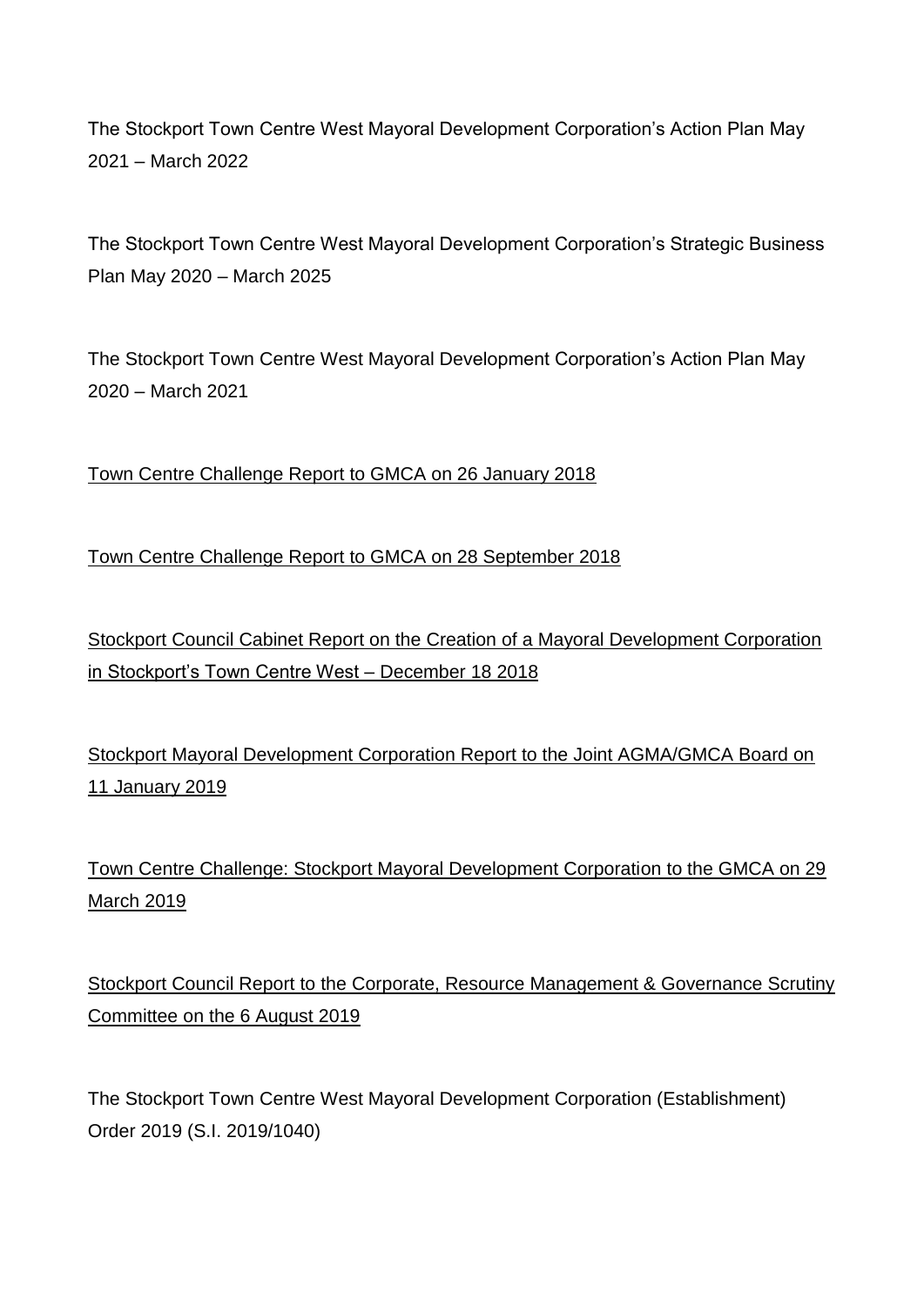[Greater Manchester Economy, Business Growth and Skills Overview and Scrutiny](https://democracy.greatermanchester-ca.gov.uk/ieListDocuments.aspx?CId=148&MId=4048&Ver=4)  [Committee](https://democracy.greatermanchester-ca.gov.uk/ieListDocuments.aspx?CId=148&MId=4048&Ver=4) 12 June 2020

### **Tracking/ Process**

Does this report relate to a major strategic decision, as set out in the GMCA Constitution

Yes / No

#### **Exemption from call in**

Are there any aspects in this report which means it should be considered to be exempt from call in by the relevant Scrutiny Committee on the grounds of urgency?

#### **GM Transport Committee**

#### **Overview and Scrutiny Committee**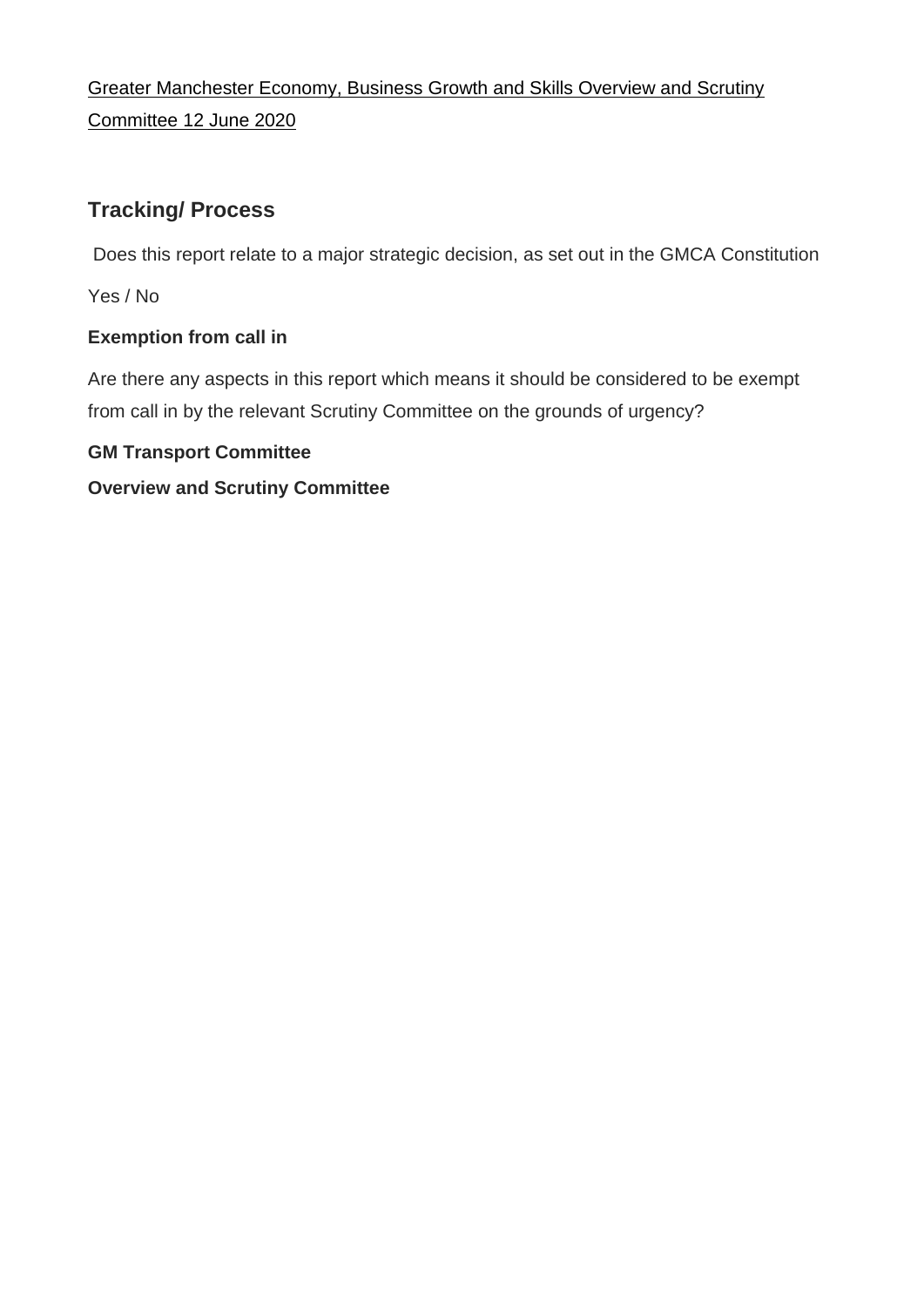#### **1. BACKGROUND**

- 1.1 In September 2019, the Mayor of Greater Manchester used his devolved powers to establish a Mayoral Development Corporation (MDC) for Stockport Town Centre West, in collaboration with Stockport Council and Homes England.
- 1.2 The MDC has a clear remit to take forward the GMCA and Stockport Council's ambitious plans for the regeneration of Town Centre West, delivering new homes and growth as well as the long-term vision for the area set out in Stockport Council's Strategic Regeneration Framework.
- 1.3 The Strategic Regeneration Framework sets out how up to 3,500 new homes and 1,000,000ft<sup>2</sup> of new employment floorspace could be delivered across Town Centre West over the next fifteen years.
- 1.4 The SRF presents an ambitious long-term vision for Town Centre West, based on the MDC's guiding principles of Community, Innovation, and Sustainability – and is intended to inspire, excite and engage with existing and future residents and businesses as well as with developers and investors.
- 1.5 The MDC has committed itself to developing Town Centre West as Greater Manchester's newest, coolest and greenest neighbourhood, and is already delivering on this ambition through a number of key schemes:
	- The MDC is working with Transport for Greater Manchester, Stockport Council, Greater Manchester Combined Authority, and Homes England alongside leading developers Cityheart and Rise Homes, to deliver Stockport Interchange which will combine residential development, transport infrastructure and new public open space and public realm, as well as opening up the River Mersey.
	- No. 2 Stockport Exchange, a commercial building completed in 2020 as part of a successful development adjacent to Stockport Station has now been let to chemical company BASF and O'Neill Patient.
	- The Mailbox development has seen a former Royal Mail sorting office in the heart of the town centre transformed into 117 new apartments, with the largest area of living wall in the North of England.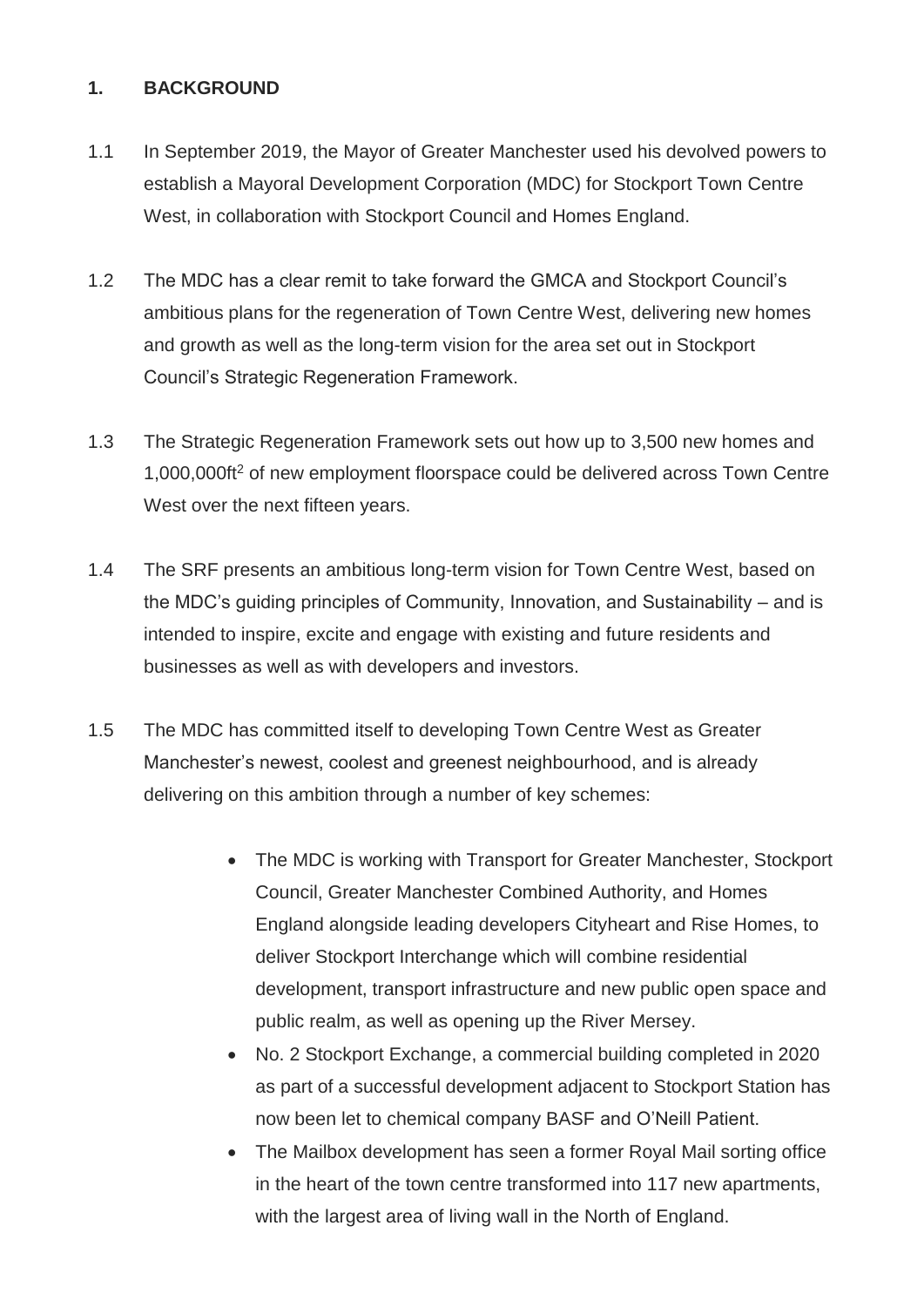- The Royal George and St Thomas' Gardens Schemes are due to start on site in 2022 and will bring forward 442 apartments and 68 affordable homes and 70 intermediate care beds respectively.
- 1.6 To support oversight by both Stockport Council and the GMCA, the MDC produces a Strategic Business Plan that specifies what activity the MDC will undertake. The Business Plan enables the GMCA and Council to exercise oversight and control of the MDC and be assured that that the MDC is acting in a manner which is consistent with their priorities.
- 1.7 The MDC Board (on which the GMCA is represented) meets quarterly and oversees the work of the MDC, providing expertise, managing risk and addressing issues as appropriate.
- 1.7 The MDC Business Plan complements Stockport Council's plans for town centre residential and infrastructure development, as well as its key priority around sustainability. It is also consistent with GMCA's priorities for town centre regeneration, carbon neutrality, and brownfield development.
- 1.8 The MDC's Board approved its updated Business Plan in April 2022, while Stockport Council's Economy & Regeneration Scrutiny Committee and Cabinet will consider the plan this month. The GMCA is now asked to consider and approve the updated Business Plan, attached at Appendix A.

#### **2. GOVERNANCE AND ACCOUNTABILITY OF THE MDC**

- 2.1 The MDC is governed by its Board, which is chaired by the former Head of the UK Civil Service, Lord Kerslake. The GMCA and Homes England are both represented on the Board, and Stockport Council is represented by the leaders of its three largest political groups.
	- 2.2 The Strategic Business Plan is supplemented by a confidential Annual Action Plan (Attached as Appendix B) which sets out more detail on the commercially sensitive activities the MDC will undertake over the course of 2022 / 2023 to deliver the objectives in the full plan.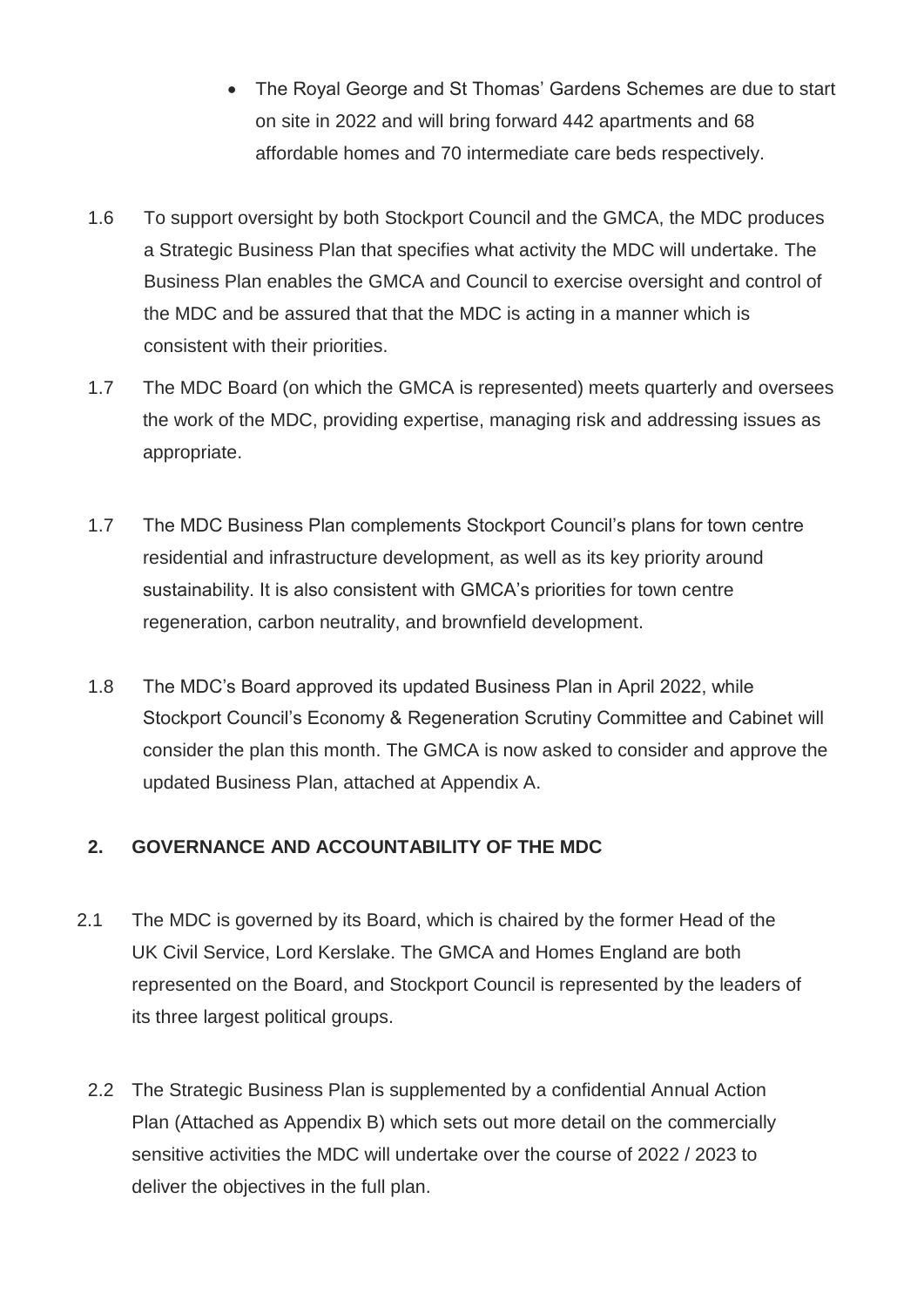#### **3. STRATEGIC BUSINESS PLAN**

- 3.1 The full Strategic Business Plan 2022-2027 is attached at Appendix A.
- 3.2 Over the period 2022 2027, the MDC will deliver against the following commitments:

#### **Housing a Growing Community**

The MDC will, as a minimum, bring forward 1,000 new homes by 2024. It will aim to continue this pace of delivery by completing at least 250 new homes - of all types and tenures for all income groups - per year through this Strategic Business Plan period to 2027.

#### **Putting People at the Heart of Regeneration**

o Working in partnership with Stockport Council, the MDC will bring forward credible scheme proposals for new social infrastructure investment and ensure that accessibility and quality are designed into scheme delivery.

#### **Communications, External Relations & Engagement**

- o Through its communications partners and the GMCA external relations function, the MDC will raise its profile as an exemplar regeneration delivery vehicle and scale-up its community engagement work.
- **Sustainability & Carbon Reduction**
	- o Through its communications partners and the GMCA external relations function, the MDC will raise its profile as an exemplar regeneration delivery vehicle and scale-up its community engagement work.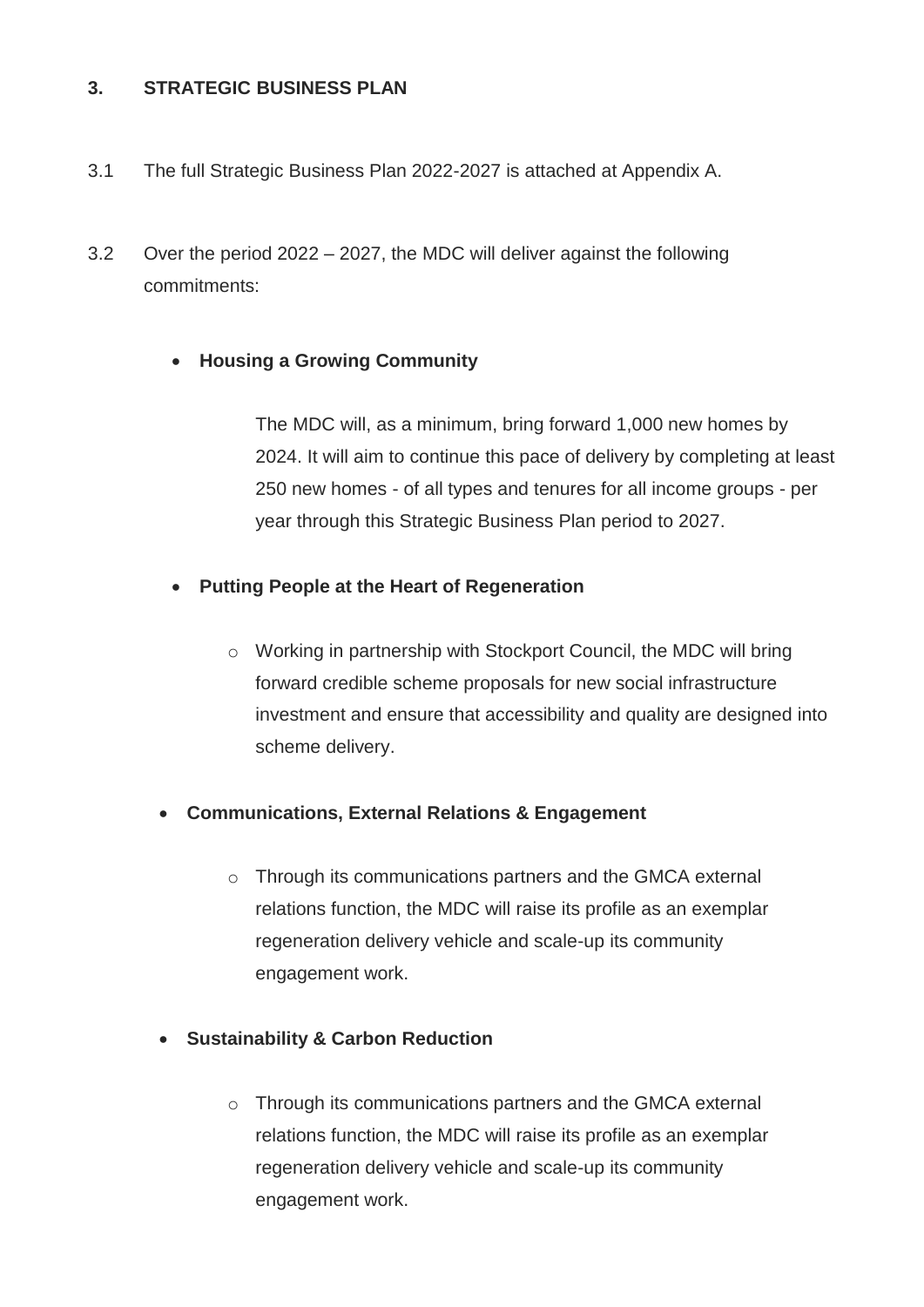#### **Communications, External Relations & Engagement**

o Through its communications partners and the GMCA external relations function, the MDC will raise its profile as an exemplar regeneration delivery vehicle and scale-up its community engagement work.

#### **Sustainability & Carbon Reduction**

o The MDC will progress ongoing feasibility work across the themes of sustainable heat and energy generation, sustainable transport, and green infrastructure into a range of deliverable project interventions that deliver significant carbon reductions and support the MDC's ambition in making Town Centre West an exemplar green urban neighbourhood.

#### **Enhancing Connectivity**

o Working with Stockport Council, TfGM, and the wider Rail Industry Working Group established in 2021, the MDC will support delivery of the Outline Business Cases for Metrolink Extension, Stockport Station Redevelopment, and a comprehensive package of highways improvements across Town Centre West.

#### **Investment**

- o The MDC will explore private and public sector investment appetite in the 8 acre King Street West development opportunity and work up an outline investment proposal based on retention of growth in local taxation receipts arising from development in Town Centre West for discussion with local partners and HMG.
- **Innovation & Future-Proofing**